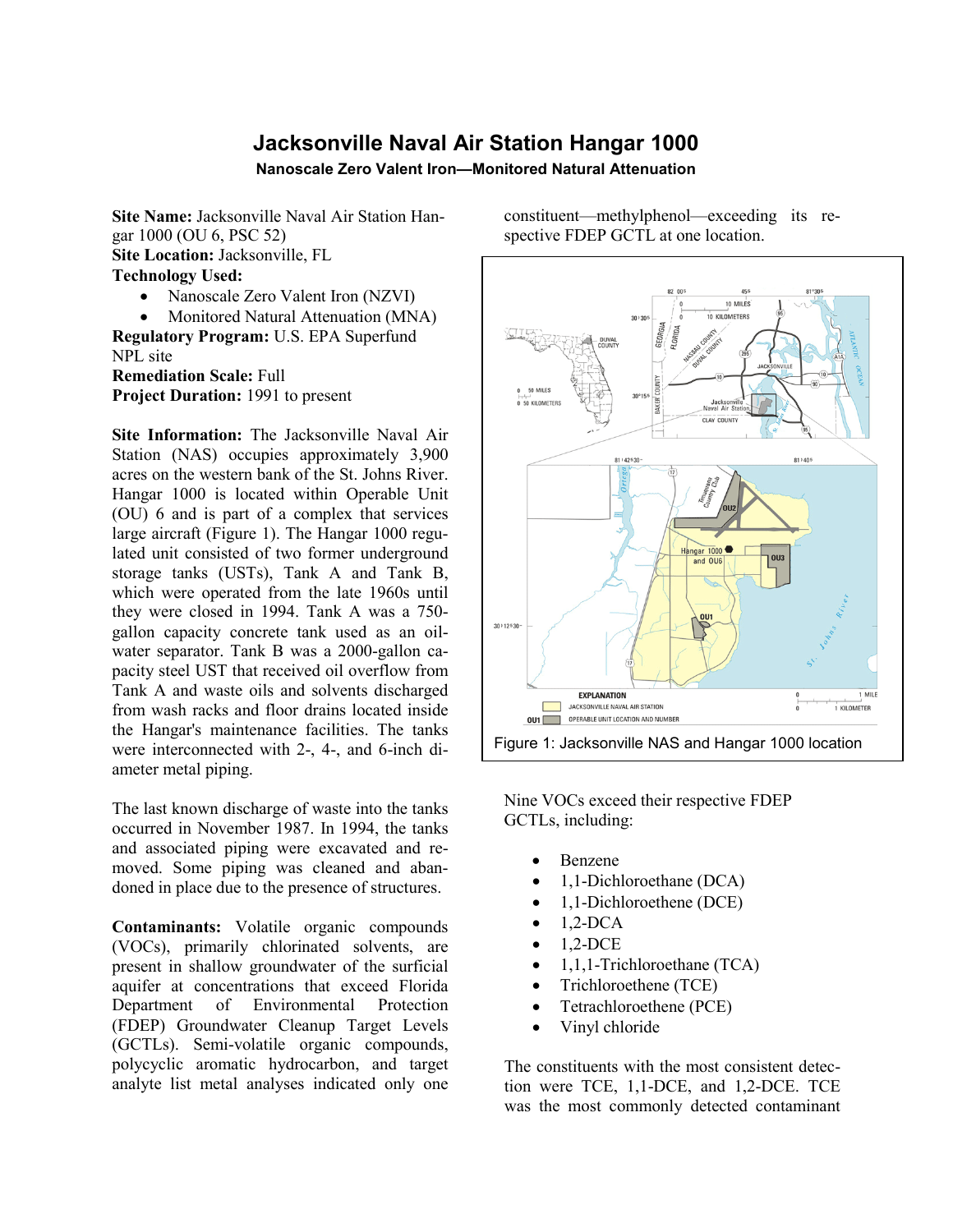and was detected in 15 of the 27 wells above its GCTL of 3 μg/L. The maximum TCE concentration of 8,710 μg/L was detected in the source area well. The second highest TCE concentration of 1,610 μg/L was detected in a well located near the center of the plume. In general, the highest concentrations of VOCs were encountered in the shallow interval of the shallow aquifer unit. Groundwater collected from the intermediate aquifer contained no detectable constituents.

The plume is relatively narrow, averaging approximately 100 ft across and 400 ft long. The plume trends to the southeast in the direction of groundwater flow (See Figure 2).



Source: U.S. EPA

**Hydrogeology:** The site geology is characterized by a fine to medium-grained unconsolidated sand near the ground surface, which grades vertically into a silty sand interval at approximately 15 ft below ground surface (bgs). This layer is followed by a sandy clay interval beginning at approximately 24 ft bgs. The shallow sand interval is heterogeneous in nature and contains silty clay and sandy clay stringers. The sandy clay interval transitions into a clay at approximately 28 to 30 ft bgs. The clay unit extends to approximately 50 ft bgs where a second sand unit is encountered.

The surficial aquifer at the site is located approximately 7 to 24 ft bgs. Shallow groundwater within the surficial aquifer flows to the southeast toward the drainage ditch located southeast of the site. Groundwater in the surficial aquifer is captured by a storm sewer located on the south side of Yorktown Avenue.

**Project Goal(s):** The following remedial action objectives were established for groundwater and surface water at Hangar 1000:

- Prevent unacceptable risks to human exposure to contaminants of concern (COCs) in groundwater
- Prevent contaminant migration in concentrations from groundwater to surface water above surface water preliminary remediation goals (PRGs) (Jacksonville NAS 2007) (See Table 1).

**Cleanup Approach:** Contaminated soils were delineated, excavated, and transported offsite for disposal in 1994. Tanks A and B were also excavated and removed at that time. Reviews of soil sample data indicated no exceedance of FDEP residential soil cleanup target levels. As a result, subsequent cleanup efforts at the site have been exclusively directed at groundwater, specifically at reducing concentrations of contaminants below residential risk-based target levels (Jacksonville NAS 2007).

In situ chemical oxidation (ISCO) was performed in the source area from 2000 to 2001 as an interim remedial action with dissolved phase rebound occurring after each application.

Injection of NZVI was implemented in January 2004, after the completion of the bench-scale treatability study. A total of 300 pounds of bimetallic nanoscale particles consisting of 99.9% iron and 0.1% palladium and polymer by weight were injected during two separate injection events. The specific locations were targeted based on the known presence of "hot spots" or elevated contaminant concentrations from site characterization efforts. NZVI was emplaced using two mechanisms: (1) strategic directinjection into known hot spots using direct-push technology (DPT), and (2) a "closed-loop" recirculation process. Direct injection of the nanos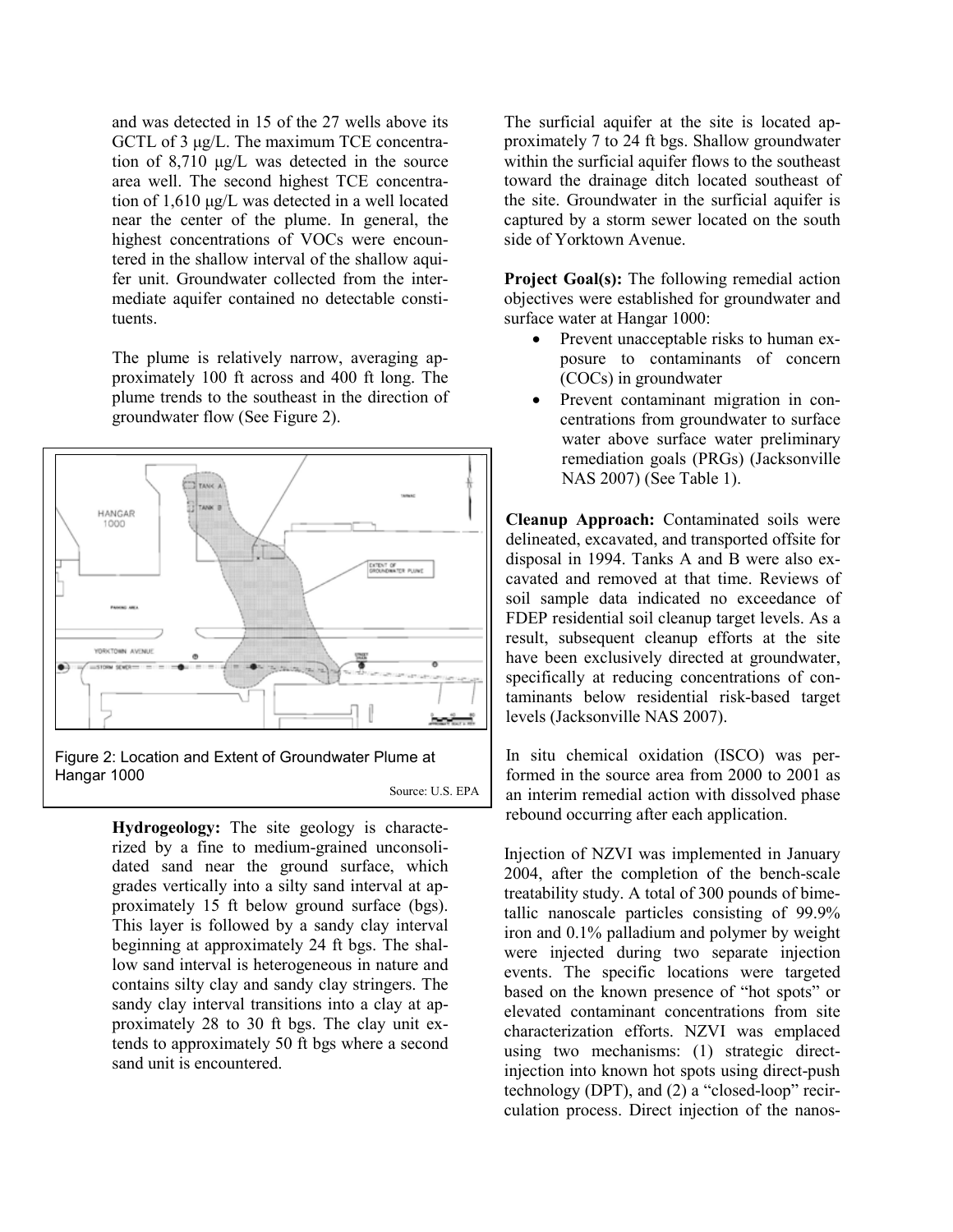cale iron using DPT was employed first at 10 "hot spot" locations. For injection via DPT, the iron suspension was diluted to 10 g/L and injected directly into the DPT boreholes using pumps from 7.5 to 23.0 ft bgs, equating to approximately 4.2 pounds of iron injected in each borehole (NFEC 2005).

| Table 1: Groundwater and Surface Water PRGs |                             |                             |
|---------------------------------------------|-----------------------------|-----------------------------|
| Contaminant<br>of Concern                   | Groundwater<br>$PRG$ (µg/L) | Surface Water<br>PRG (µg/L) |
| <b>Chlorinated VOCs</b>                     |                             |                             |
| $1,2$ -DCA                                  | 3                           | 37                          |
| $1,1$ -DCE                                  | 7                           | 3.2                         |
| $1,2$ -DCE (total)                          | 70                          | 7000                        |
| $1,1,1$ -TCA                                | 200                         | 270                         |
| $1,1,2$ -TCA                                | 5                           | 16                          |
| <b>TCE</b>                                  | $\mathfrak{Z}$              | 80.7                        |
| <b>PCE</b>                                  | $\overline{3}$              | 8.85                        |
| Vinyl Chloride                              | 1                           | 2.4                         |
| Petroleum Compounds                         |                             |                             |
| Benzene                                     | 1                           | 71.28                       |
| <b>SVOCs</b>                                |                             |                             |
| 3-Methylphenol                              | 35                          | 450                         |
| 4-Methylphenol                              | 3.5                         | 70                          |
| Naphthalene                                 | 14                          | 26                          |

Source: U.S. EPA (Jacksonville NAS 2007)

A recirculation system was used to distribute the NZVI in the rest of the suspected source zone. The design of the recirculation system consisted of the two existing injection wells that had been previously used for ISCO, four new injection wells, and three extraction wells. Because the viscosity of the NZVI suspension is similar to groundwater (due to low iron concentrations) the water was introduced into the aquifer via gravity flow only. Injection pipes contained drilled slots to allow discharge of the iron into targeted depth intervals with elevated contaminant concentrations (NFEC 2005).

During the first recirculation event, water was recirculated via gravity into both of the existing injection wells that were used for ISCO and the four new injection wells. The recirculation system was operated continuously for an approximate total of 23 hours. Based on results of the bench-scale treatability study, the initial iron concentration applied was 2 g/L. It was later increased to 4.5 g/L based upon field observations that indicated the iron was being accepted by the aquifer without clogging or backing up in the wells. During the second recirculation event, water was only recirculated into the four new injection wells for approximately 21.5 hours. The applied iron concentration remained at 4.5 g/L. The ISCO injection wells were not used due to sediment buildup encountered during the first recirculation event (NFEC 2005).

Natural attenuation is expected to reduce remaining contaminant levels over time to below applicable cleanup goals through biological and other natural processes. Monitoring will consist of collecting and analyzing groundwater samples from within the contaminant plume for contaminant breakdown products to assess the effectiveness of this attenuation process after the implemented NZVI treatment.

**Project Results:** Results of samples collected 22 weeks after injection indicated that the iron recirculation process fostered favorable mass transfer from the sorbed and potential immiscible phases into the dissolved-phase. This increase was followed by rapid reductions ranging from 65 to 99% of concentrations of parent VOCs in many wells within five weeks (NFEC 2005).

The iron began to passivate after 6 to 9 months, as demonstrated by a loss of apparent reactivity, which suggested that nanoscale zero valent iron was effective in creating abiotic conditions for that approximate time period (Jacksonville NAS 2007). The NZVI injected did not create the strongly reducing conditions (oxidationreduction potential of −400 mV or lower) necessary to generate substantial degradation of TCE. One suggested possibility for this outcome was that the NZVI was passivated before injection when it was mixed with oxygenated water. Another suggested possibility was that insufficient iron may have been injected; therefore, iron mass should to be determined based on iron-to-groundwater (or iron-to-soil) ratio, rather than iron-to-contaminant ratio (NFEC 2005).